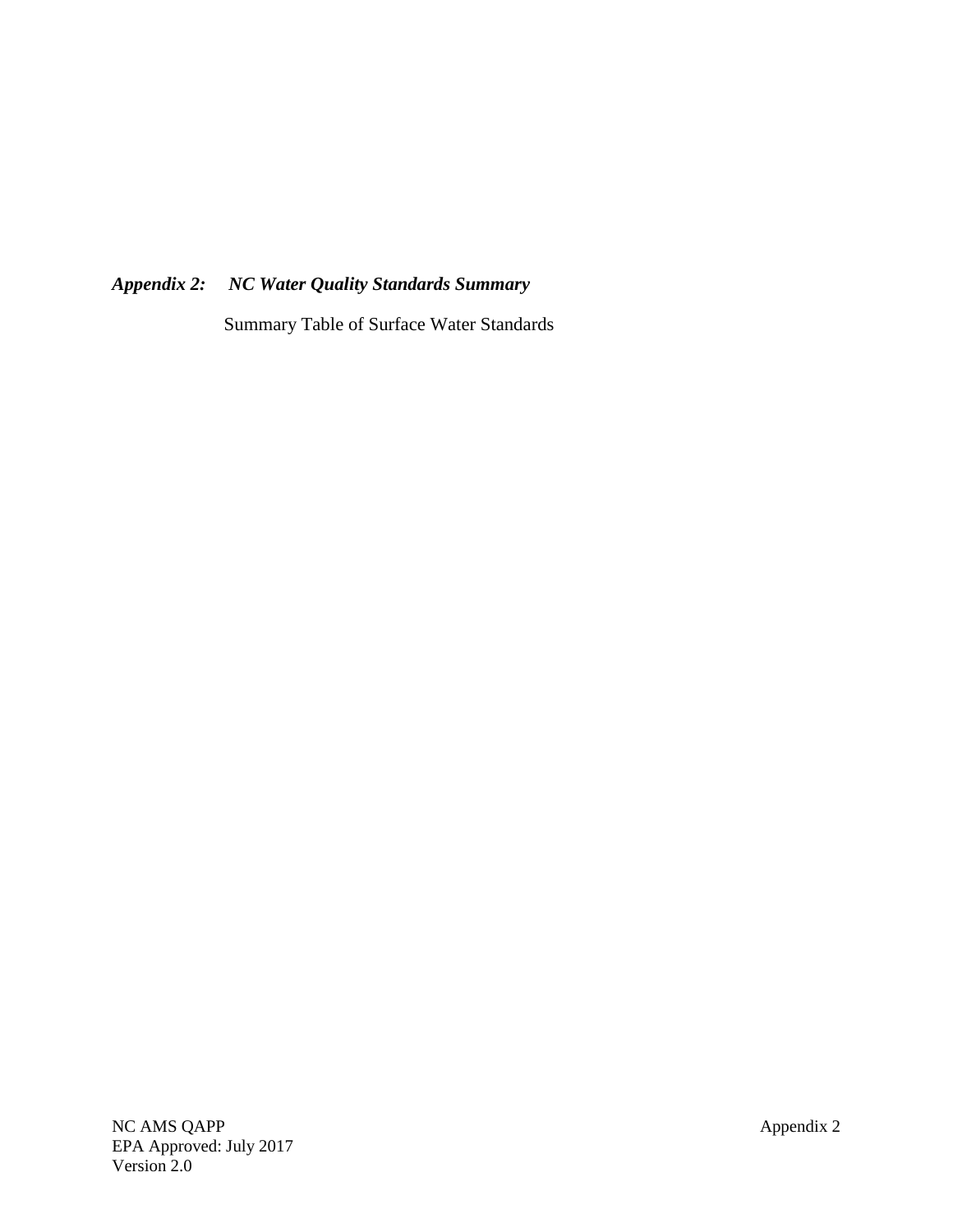NC AMS QAPP Appendix EPA Approved: July 2017 Version 2.0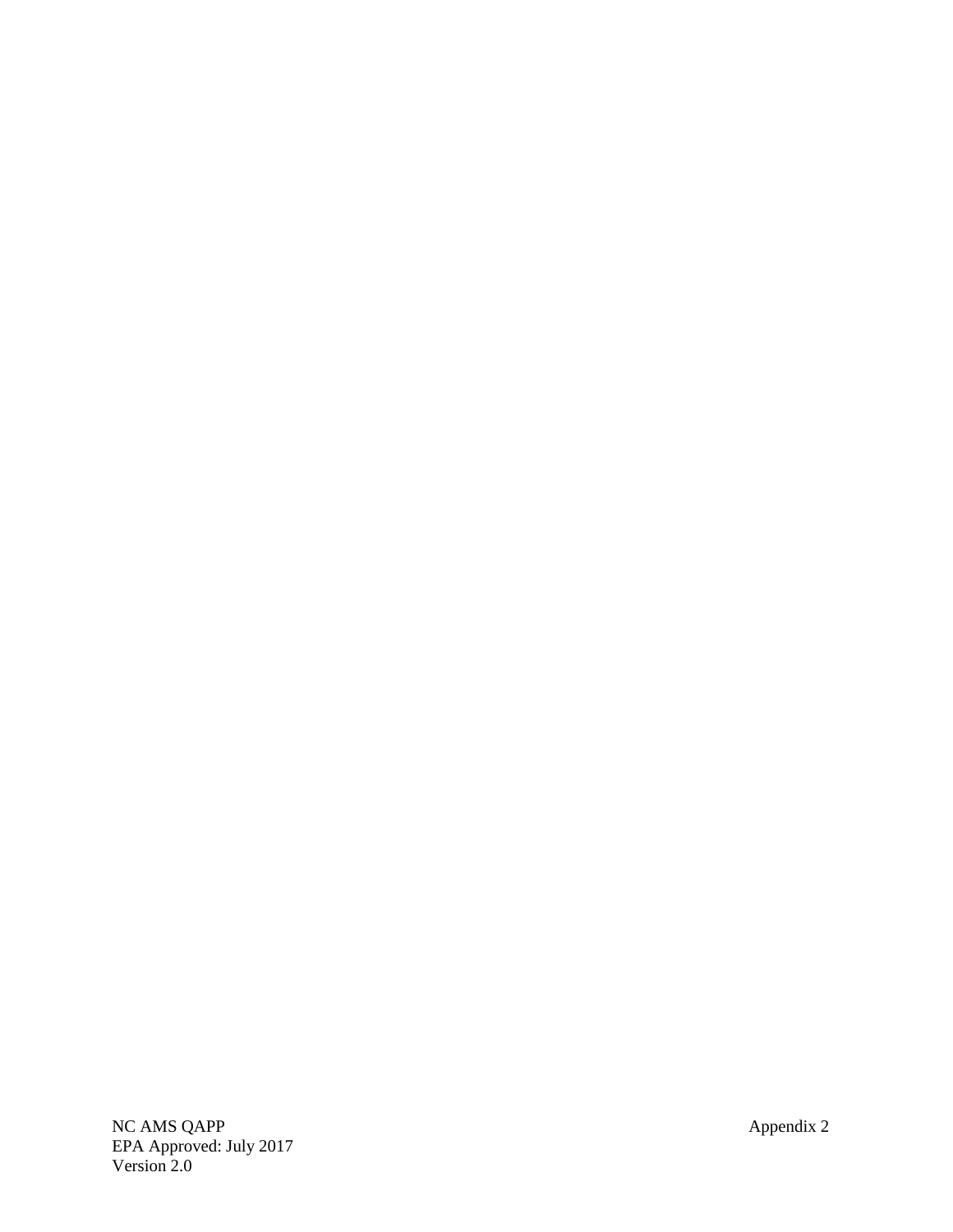## Disclaimer: This table is intended to provide summary information only. It does not substitute for any written regulation, nor is it a regulation itself. **May 1, 2007** May 1, 2007

**The following standards, criteria, or toxic concentrations are adopted per 15A NCAC 2B. See last page for appropriate use information.** 

| Pollutant                   | CAS#                                   | Freshwater<br><b>Aquatic Life</b> | <b>Saltwater</b><br><b>Aquatic Life</b> | <b>Water Supply</b><br>$(WS)^1$ | <b>Human Health</b><br>(HH) <sup>2</sup> | <b>Trout Waters</b><br>(Tr) | <b>High Quality</b><br>Waters (HQW) | Swamp<br>Waters<br>(Sw) | Synonyms & Other Info                | Carcinogen   |
|-----------------------------|----------------------------------------|-----------------------------------|-----------------------------------------|---------------------------------|------------------------------------------|-----------------------------|-------------------------------------|-------------------------|--------------------------------------|--------------|
|                             |                                        | ug/I (unless<br>noted)            | ug/l (unless<br>noted)                  | ug/I (unless noted)             | ug/l (unless noted)                      | ug/l (unless<br>noted)      | ug/l (unless<br>noted)              |                         |                                      |              |
| Aldrin                      | 309-00-2                               | 0.002                             | 0.003                                   | $0.05$ ng/L                     | $0.05$ ng/L                              |                             |                                     |                         |                                      | $\mathbf{y}$ |
| Arsenic                     | 7440-38-2                              | 50                                | 50                                      | 10                              | 10                                       |                             |                                     |                         |                                      | y            |
| <b>Barium</b>               | 7440-39-3                              |                                   |                                         | $1.0$ mg/L                      |                                          |                             |                                     |                         |                                      | $\mathsf n$  |
| <b>Bacterial Indicators</b> | see enterococcus<br>and fecal coliform |                                   |                                         |                                 |                                          |                             |                                     |                         |                                      | <b>NA</b>    |
| Benzene                     | $71 - 43 - 2$                          |                                   |                                         | 1.19                            | 51                                       |                             |                                     |                         |                                      | $\mathbf{y}$ |
| <b>Beryllium</b>            | 7440-41-7                              | 6.5                               |                                         |                                 |                                          |                             |                                     |                         |                                      | n            |
| Cadmium                     | 7440-43-9                              | 2(N)                              | 5(N)                                    |                                 |                                          | 0.4 (N)                     |                                     |                         |                                      | n            |
| Carbon Tetrachloride        | 56-23-5                                |                                   |                                         | 0.254                           | 1.6                                      |                             |                                     |                         | Benzinoform; Carbon Chloride         | $\mathbf{y}$ |
| Chlordane                   | 57-74-9                                | 0.004                             | 0.004                                   | $0.8$ ng/L                      | $0.8$ ng/L                               |                             |                                     |                         |                                      | $\mathbf{y}$ |
| Chloride                    | 16887-00-6                             | 230 mg/L (AL)                     |                                         | 250 mg/L                        |                                          |                             |                                     |                         |                                      | n            |
| Chlorine (TRC)              | 7782-50-5                              | 17                                |                                         |                                 |                                          |                             |                                     |                         |                                      | n            |
| <b>Chlorinated Benzenes</b> |                                        |                                   |                                         | 488                             |                                          |                             |                                     |                         |                                      | $\mathbf{y}$ |
| <b>Chlorinated Phenols</b>  |                                        |                                   |                                         | 1.0 (N)                         |                                          |                             |                                     |                         |                                      | <b>NA</b>    |
| Chlorophyll -a, corrected   |                                        | 40(N)                             | 40(N)                                   |                                 |                                          | 15(N)                       |                                     |                         |                                      | <b>NA</b>    |
| Chromium                    |                                        | 50                                | 20                                      |                                 |                                          |                             |                                     |                         |                                      | <b>NA</b>    |
| Copper                      | 7440-50-8                              | 7 (AL)                            | 3 (AL)                                  |                                 |                                          |                             |                                     |                         |                                      | n            |
| Cyanide                     | $57-12-5$                              | 5(N)                              | $\mathbf{1}$                            |                                 |                                          |                             |                                     |                         |                                      | n            |
| $D, 2,4-$                   | 94-75-7                                |                                   |                                         | 100                             |                                          |                             |                                     |                         | 2,4-Dichlorophenoxy acetic acid      | $\mathsf n$  |
| DDT, 4,4'-                  | $50-29-3$                              | 0.001                             | 0.001                                   | $0.2$ ng/L                      | $0.2$ ng/L                               |                             |                                     |                         | 4,4'-Dichlorodiphenyltrichloroethane | y            |
| Demeton                     | 8065-48-3                              | 0.1                               | 0.1                                     |                                 |                                          |                             |                                     |                         |                                      | n            |
| <b>Dieldrin</b>             | 60-57-1                                | 0.002                             | 0.002                                   | $0.05$ ng/L                     | $0.05$ ng/L                              |                             |                                     |                         |                                      | $\mathbf{y}$ |
| Dioxin (2,3,7,8-TCDD)       | 1746-01-6                              |                                   |                                         | 0.000005 ng/L                   | 0.000005 ng/L                            |                             |                                     |                         | 2,3,7,8-Tetrachlorodibenzo-p-dioxin  | y            |
| <b>Dissolved Gases</b>      |                                        | 110% sat (N)                      | 110% sat (N)                            |                                 |                                          |                             |                                     |                         |                                      | <b>NA</b>    |

NC AMS QAPP EPA Approved: July 2017 Version 2.0 Appendix 2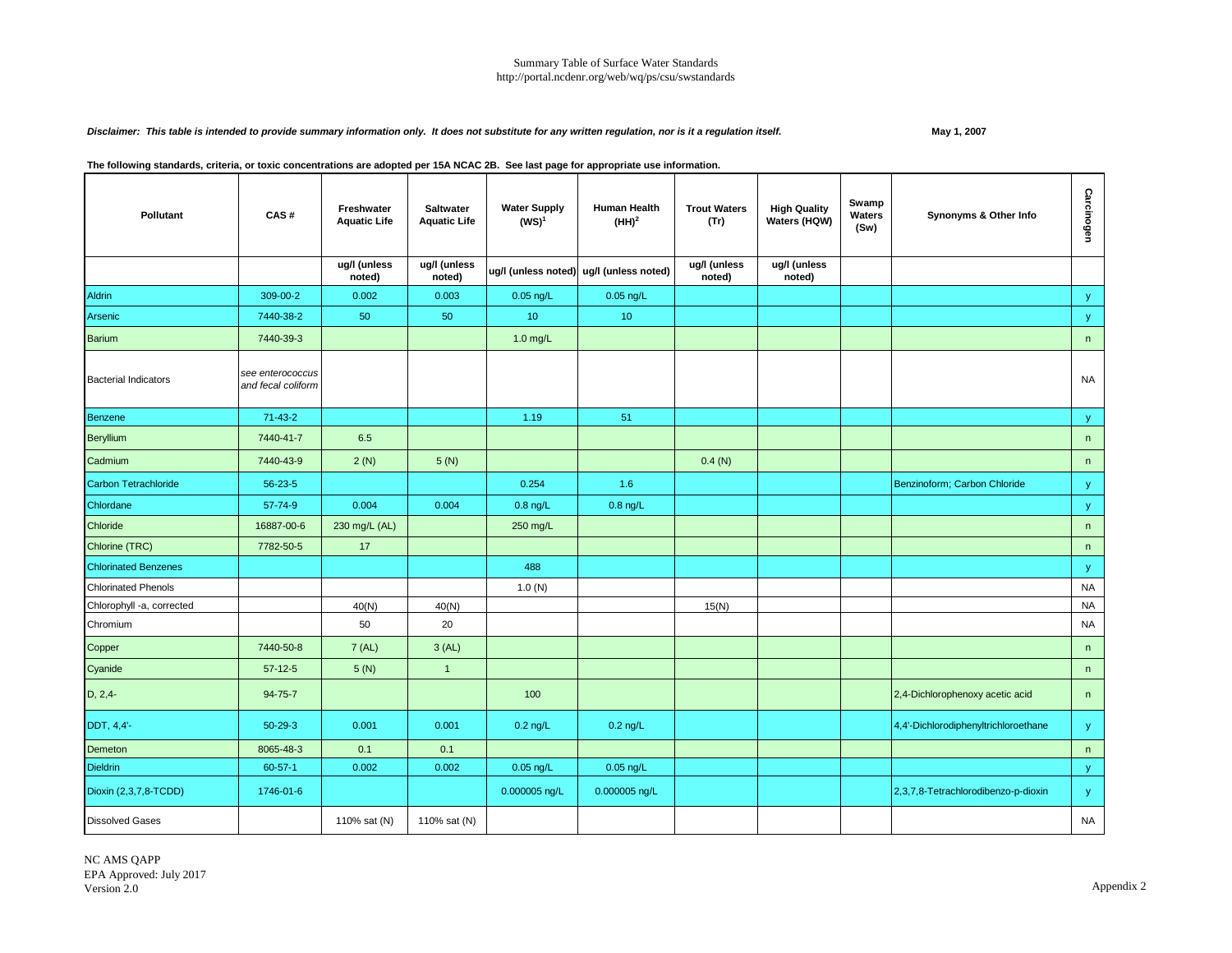| The following standards, criteria, or toxic concentrations are adopted per 15A NCAC 2B. See last page for appropriate use information. |  |  |  |
|----------------------------------------------------------------------------------------------------------------------------------------|--|--|--|
|                                                                                                                                        |  |  |  |

| Pollutant                                 | CAS#      | Freshwater<br><b>Aquatic Life</b> | Saltwater<br><b>Aquatic Life</b> | <b>Water Supply</b><br>$(WS)^1$ | <b>Human Health</b><br>(HH) <sup>2</sup>                                                                                                      | <b>Trout Waters</b><br>(Tr)  | <b>High Quality</b><br>Waters (HQW) | Swamp<br>Waters<br>(Sw) | Synonyms & Other Info                                                                 | Carcinogen   |
|-------------------------------------------|-----------|-----------------------------------|----------------------------------|---------------------------------|-----------------------------------------------------------------------------------------------------------------------------------------------|------------------------------|-------------------------------------|-------------------------|---------------------------------------------------------------------------------------|--------------|
|                                           |           | ug/I (unless<br>noted)            | ug/l (unless<br>noted)           | ug/I (unless noted)             | ug/l (unless noted)                                                                                                                           | ug/l (unless<br>noted)       | ug/l (unless<br>noted)              |                         |                                                                                       |              |
| Dissolved Oxygen                          |           | not less than 5.0<br>mg/L (N)     | not less than 5.0<br>mg/L(N)     |                                 |                                                                                                                                               | not less than 6.0<br>mg/L(N) | not less than 6.0<br>$mg/L$ (E)     | (N)                     |                                                                                       | <b>NA</b>    |
| Endosulfan                                | 115-29-7  | 0.05                              | 0.009                            |                                 |                                                                                                                                               |                              |                                     |                         | Same values apply to Endosulfan<br>Sulfate, alpha-Endosulfan, and beta-<br>Endosulfan | n            |
| Endrin                                    | 72-20-8   | 0.002                             | 0.002                            |                                 |                                                                                                                                               |                              |                                     |                         |                                                                                       | n            |
| Enterococcus                              |           |                                   |                                  |                                 | geomean of 35<br>organisms/100 mL<br>(applicable to class<br>SA, SB, and SC<br>Saltwaters) (N)                                                |                              |                                     |                         |                                                                                       | <b>NA</b>    |
| Fecal Coliform (MFTCC/100mL) <sup>3</sup> |           |                                   |                                  |                                 | geomean of 200<br>organisms/100 mL in<br>Class C Freshwaters<br>(N); and a geomean<br>of 14 organisms/100<br>mL in class SA<br>Saltwaters (N) |                              |                                     |                         |                                                                                       | <b>NA</b>    |
| Fluoride                                  |           | $1.8$ mg/L                        |                                  |                                 |                                                                                                                                               |                              |                                     |                         |                                                                                       | <b>NA</b>    |
| Guthion                                   | 86-50-0   | 0.01                              | 0.01                             |                                 |                                                                                                                                               |                              |                                     |                         |                                                                                       | <b>NA</b>    |
| Hardness, Total                           |           |                                   |                                  | 100 mg/L Calcium<br>Carbonate   |                                                                                                                                               |                              |                                     |                         |                                                                                       | <b>NA</b>    |
| Heptachlor                                | 76-44-8   | 0.004                             | 0.004                            | $0.08$ ng/L                     | $0.08$ ng/L                                                                                                                                   |                              |                                     |                         |                                                                                       | $\mathbf{y}$ |
| Hexachlorobutadiene                       | 87-68-3   |                                   |                                  | 0.44                            | 18                                                                                                                                            |                              |                                     |                         | <b>HCBD</b>                                                                           | $\mathbf{y}$ |
| Iron                                      | 7439-89-6 | 1.0 mg/L (AL)                     |                                  |                                 |                                                                                                                                               |                              |                                     |                         |                                                                                       | n            |
| Lead                                      | 7439-92-1 | 25(N)                             | 25(N)                            |                                 |                                                                                                                                               |                              |                                     |                         |                                                                                       | n            |
| Lindane                                   | 58-89-9   | 0.01                              | 0.004                            |                                 |                                                                                                                                               |                              |                                     |                         | gamma-BHC, g-HCH                                                                      | $\mathbf{c}$ |
| Manganese                                 | 7439-96-5 |                                   |                                  | 200                             |                                                                                                                                               |                              |                                     |                         |                                                                                       | n            |
| ${\sf MBAS}^4$                            |           |                                   |                                  | 500 (N)                         |                                                                                                                                               |                              |                                     |                         | Methylene-blue-active substances (see<br>note)                                        | <b>NA</b>    |

NC AMS QAPP EPA Approved: July 2017<br>Version 2.0 **Appendix 2**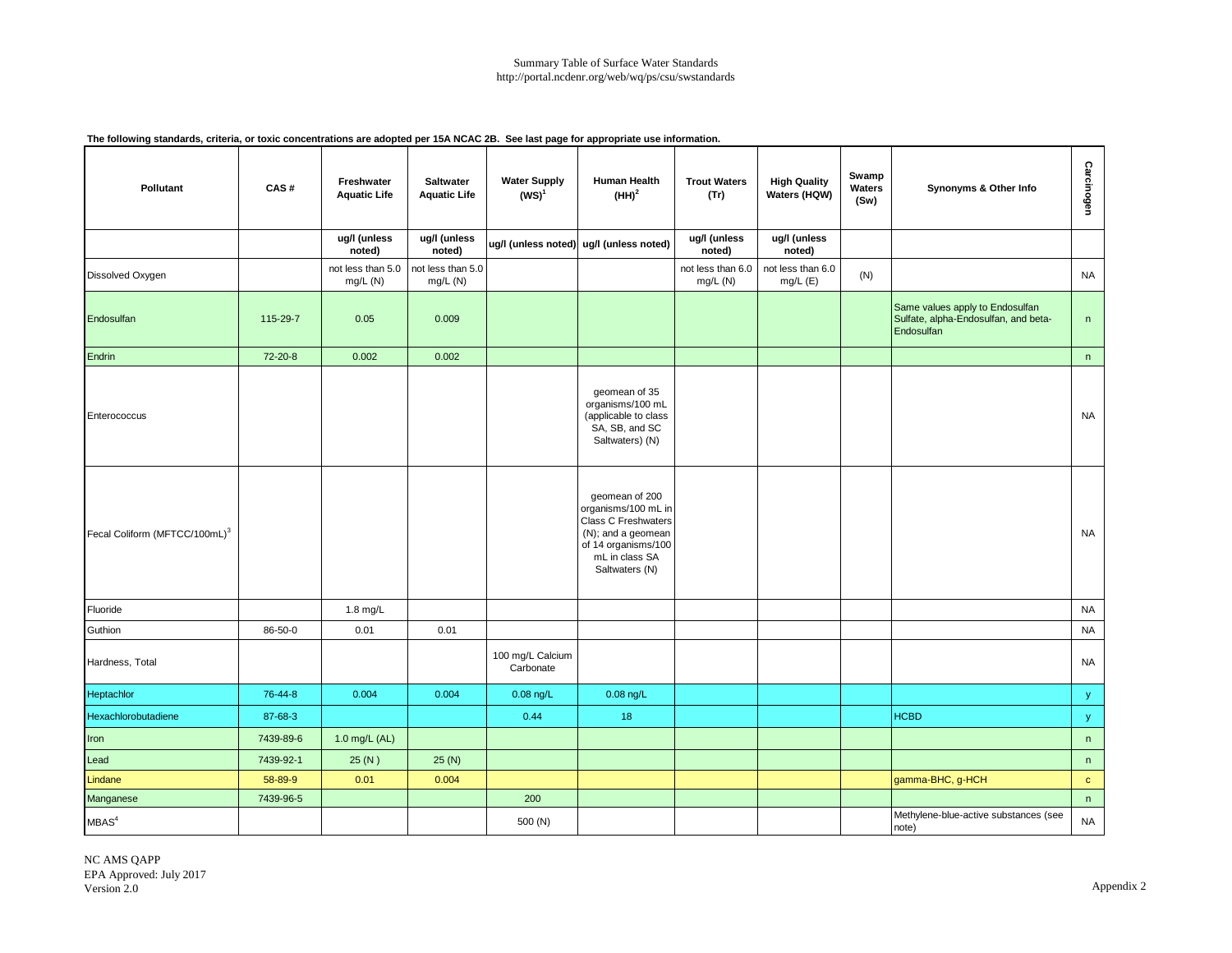|  | The following standards, criteria, or toxic concentrations are adopted per 15A NCAC 2B. See last page for appropriate use information. |
|--|----------------------------------------------------------------------------------------------------------------------------------------|
|  |                                                                                                                                        |

| Pollutant                                                 | CAS#          | Freshwater<br><b>Aquatic Life</b> | Saltwater<br><b>Aquatic Life</b> | <b>Water Supply</b><br>$(WS)^1$ | <b>Human Health</b><br>(HH) <sup>2</sup> | <b>Trout Waters</b><br>(Tr) | <b>High Quality</b><br>Waters (HQW) | Swamp<br><b>Waters</b><br>(Sw) | Synonyms & Other Info                                                                    | Carcinogen   |
|-----------------------------------------------------------|---------------|-----------------------------------|----------------------------------|---------------------------------|------------------------------------------|-----------------------------|-------------------------------------|--------------------------------|------------------------------------------------------------------------------------------|--------------|
|                                                           |               | ug/I (unless<br>noted)            | ug/l (unless<br>noted)           | ug/l (unless noted)             | ug/I (unless noted)                      | ug/I (unless<br>noted)      | ug/I (unless<br>noted)              |                                |                                                                                          |              |
| <b>Mercury</b>                                            | 7439-97-6     | 0.012                             | 0.025                            |                                 |                                          |                             |                                     |                                |                                                                                          | n            |
| Methoxychlor                                              | 72-43-5       | 0.03                              | 0.03                             |                                 |                                          |                             |                                     |                                |                                                                                          | n            |
| <b>Mirex</b>                                              | 2385-85-5     | 0.001                             | 0.001                            |                                 |                                          |                             |                                     |                                |                                                                                          | $\mathbf{c}$ |
| <b>Nickel</b>                                             | 7440-02-0     | 88 (N)                            | 8.3(N)                           | 25                              |                                          |                             |                                     |                                |                                                                                          | n            |
| Nitrate (as N)                                            | 14797-55-8    |                                   |                                  | 10.0 mg/L                       |                                          |                             |                                     |                                | Total nitrogen may be regulated in NSW<br>waters. See 2B .0200s for further info         | n            |
| Oil and Grease                                            |               | (N)                               | (N)                              |                                 |                                          |                             |                                     |                                |                                                                                          | <b>NA</b>    |
| Parathion                                                 | 56-38-2       | 0.013                             | 0.178                            |                                 |                                          |                             |                                     |                                |                                                                                          | n            |
| PCB, total                                                |               | $0.001$ (N)                       | 0.001 (N)                        |                                 | 0.064 ng/L (N)                           |                             |                                     |                                | polychlorinated biphenyls / (Total of all<br>identified PCBs)                            | $\mathbf{y}$ |
| pH                                                        |               | $6.0 - 9.0$ (N)                   | $6.8 - 8.5$ (N)                  |                                 |                                          |                             |                                     | (N)                            | Freshwater and Saltwater Aquatic Life<br>Standards are listed as acceptable pH<br>ranges | <b>NA</b>    |
| <b>Phenolic Compounds</b>                                 |               | (N)                               | (N)                              |                                 | (N)                                      |                             |                                     |                                | (phenolic compounds: no fish flesh<br>tainting)                                          | <b>NA</b>    |
| Polynuclear aromatic<br>hydrocarbons (PAH's) <sup>5</sup> |               |                                   |                                  | 0.0028 Total PAH's              | 0.0311 Total PAH's                       |                             |                                     |                                |                                                                                          | $\mathbf{y}$ |
| Radioactive Substances                                    |               | (N)                               | (N)                              |                                 | (N)                                      |                             |                                     |                                |                                                                                          | <b>NA</b>    |
| Salinity                                                  |               |                                   | (N)                              |                                 |                                          |                             |                                     |                                |                                                                                          | <b>NA</b>    |
| Selenium                                                  | 7782-49-2     | $5\phantom{.0}$                   | 71                               |                                 |                                          |                             |                                     |                                |                                                                                          | n            |
| Sewage                                                    |               | (N)                               | (N)                              | (N)                             |                                          |                             |                                     |                                |                                                                                          | <b>NA</b>    |
| Silver                                                    | 7440-22-4     | $0.06$ (AL)                       | $0.1$ (AL)                       |                                 |                                          |                             |                                     |                                |                                                                                          | n            |
| <b>Silvex</b>                                             | $93 - 72 - 1$ |                                   |                                  | 10                              |                                          |                             |                                     |                                | 2,4,5-TP; 2,4,5-<br>Trichlorophenoxypropionoic Acid                                      | $\mathsf n$  |
| Solids, settleable                                        |               | (N)                               | (N)                              |                                 |                                          |                             |                                     |                                | also includes floating solids and sludge<br>deposits                                     | <b>NA</b>    |
| Solids, total dissolved                                   |               |                                   |                                  | 500 mg/L                        |                                          |                             |                                     |                                |                                                                                          | <b>NA</b>    |
| Solids, total suspended                                   |               | (N)                               |                                  |                                 |                                          | HQW=10 mg/L<br>(E)          | 20 mg/L (E)                         |                                |                                                                                          | <b>NA</b>    |
| <b>Sulfates</b>                                           |               |                                   |                                  | 250 mg/L                        |                                          |                             |                                     |                                |                                                                                          | n            |
| Temperature                                               |               | (N)                               | (N)                              |                                 | (N)                                      |                             |                                     |                                |                                                                                          | <b>NA</b>    |
| Tetrachloroethane, 1,1,2,2-                               | 79-34-5       |                                   |                                  | 0.17                            | $\overline{4}$                           |                             |                                     |                                | acetosol; acetylene tetrachloride                                                        | $\mathbf{y}$ |
| Tetrachloroethylene (PERC)                                | 127-18-4      |                                   |                                  | 0.7                             | 3.3                                      |                             |                                     |                                | PERC; PCE; perchloroethylene                                                             | $\mathbf{y}$ |

NC AMS QAPP EPA Approved: July 2017<br>Version 2.0 **Appendix 2**